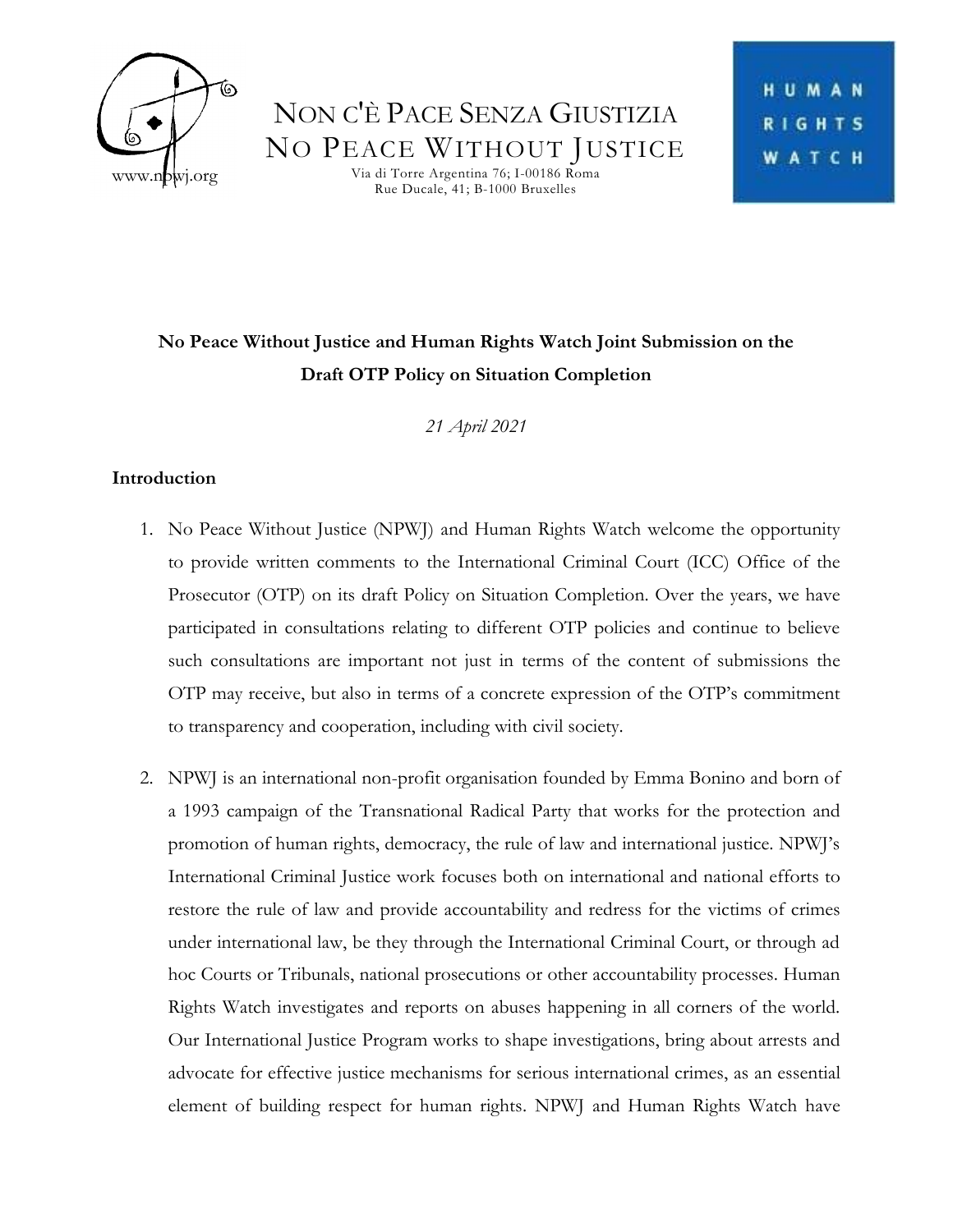

been working on the ICC since its inception; our organisations participated in the Rome Conference and all subsequent Preparatory Committees and Assembly of States Parties sessions and works with stakeholders around the world, including with the ICC itself, to promote the principles of universality, effectiveness, efficiency, independence and impact of the ICC.

3. This submission is divided into three parts. The first part concerns elements of the draft that our organisations particularly welcome and support ("Positive elements"). This part highlights those elements and concepts that our organisations believe should be retained and for which reasons. The second part concerns elements of the draft that we believe could usefully be clarified, amended or expanded ("Suggestions on specific elements"). This part focuses both on language and concepts, including some aspects that may seem less significant, but which could cause confusion. The third part concerns elements that our organisations believe should be included in the draft policy that are currently absent ("Suggestions for additions"). This part contains specific recommendations and the reasoning behind the suggestions.

## **1. Positive elements**

4. NPWJ and Human Rights Watch strongly welcome the OTP's efforts towards the adoption of a policy and initial strategy on situation completion and commends the Office, and the Prosecutor, for demonstrating leadership on this issue. We have been advocating for the adoption of such a policy for several years, <sup>1</sup> believing it is critical to enable the Court to be more strategic in defining and therefore achieving its mandate to

<sup>1</sup> This has included raising the issue in various fora, for example at the ICC-NGO Roundtables, and undertaking advocacy with States Parties, such as the side event convened by NPWJ at ASP11 on "Developing a Comprehensive Completion Strategy for the ICC", the report from which is available at [http://www.npwj.org/sites/default/files/documents/NPWJ\\_CompletionStrategyEventReport17NOV12.pdf.](http://www.npwj.org/sites/default/files/documents/NPWJ_CompletionStrategyEventReport17NOV12.pdf) See also a chapter co-authored by Elizabeth Evenson (Human Rights Watch) and Alison Smith (NPWJ) on "Completion, Legacy, and Complementarity at the ICC" in Stahn C, ed, *The Law and Practice of the International Criminal Court,* Oxford University Press 2015, available from [http://www.npwj.org/sites/default/files/ressources/ASmith\\_OxfordUniversityPress2015.pdf.](http://www.npwj.org/sites/default/files/ressources/ASmith_OxfordUniversityPress2015.pdf)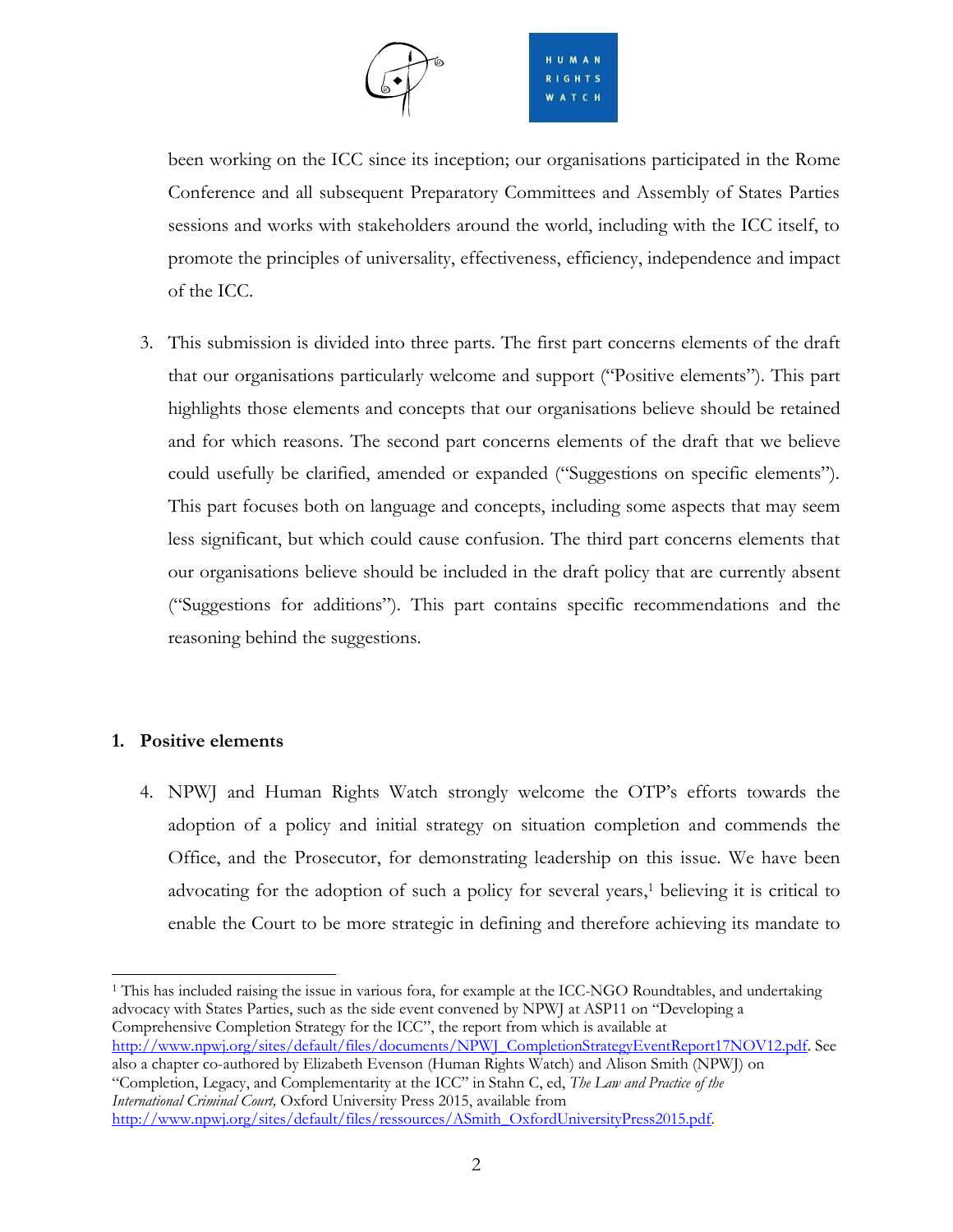

provide meaningful justice in each of its situation countries, to consolidate its legacy in those countries and to communicate clearly with its stakeholders in order to inform expectations, minimise disappointment and disillusionment, and maximise cooperation and support. The Independent Expert Review recommended the development of completion strategies from the outset of an investigation, as a component of a "wider and more comprehensive strategy for the 'life-cycle' of the OTP's involvement in a given situation." 2

- 5. As the draft Policy notes (para 2), we agree there is a need for a Court-wide general protocol on situation completion, as well as Court-wide situation-specific strategies (on which we comment later). We likewise hope this draft Policy will help spur and shape those efforts, which we hope will also be the subject of broad consultations with stakeholders, including civil society broadly and particularly civil society in preliminary examination and situation countries, and welcome the Office's stated commitment to participate in those discussions. We believe the Office's participation in the development and implementation of Court-wide approaches is critical, both because of the one Court principle and the need to set a coherent vision for the ICC's impact across its activities, but also because while different organs of the Court have different roles in relation to completion, implementation of any Court-wide strategy will of necessity be driven by OTP benchmarks and timelines.
- 6. We welcome the openness of the Office, as described in paragraphs 7, 46 and 47, to learn from the experiences from the ad hoc tribunals and incorporate them as appropriate, an approach that is sometimes lost due to the perceived uniqueness of the ICC. This carries the implicit recognition that from the perspective of affected communities and other actors in situation countries, the ICC is in many ways like its predecessors in nature, in that it is a justice mechanism that is intended to deal with a particular time in that country's history, rather than a permanent institution. While the

<sup>2</sup> Independent Expert Review of the International Criminal Court and the Rome Statute System (IER), "Final Report," 30 September 2020, [https://asp.icc-cpi.int/iccdocs/asp\\_docs/ASP19/IER-Final-Report-ENG.pdf,](https://asp.icc-cpi.int/iccdocs/asp_docs/ASP19/IER-Final-Report-ENG.pdf) R. 248.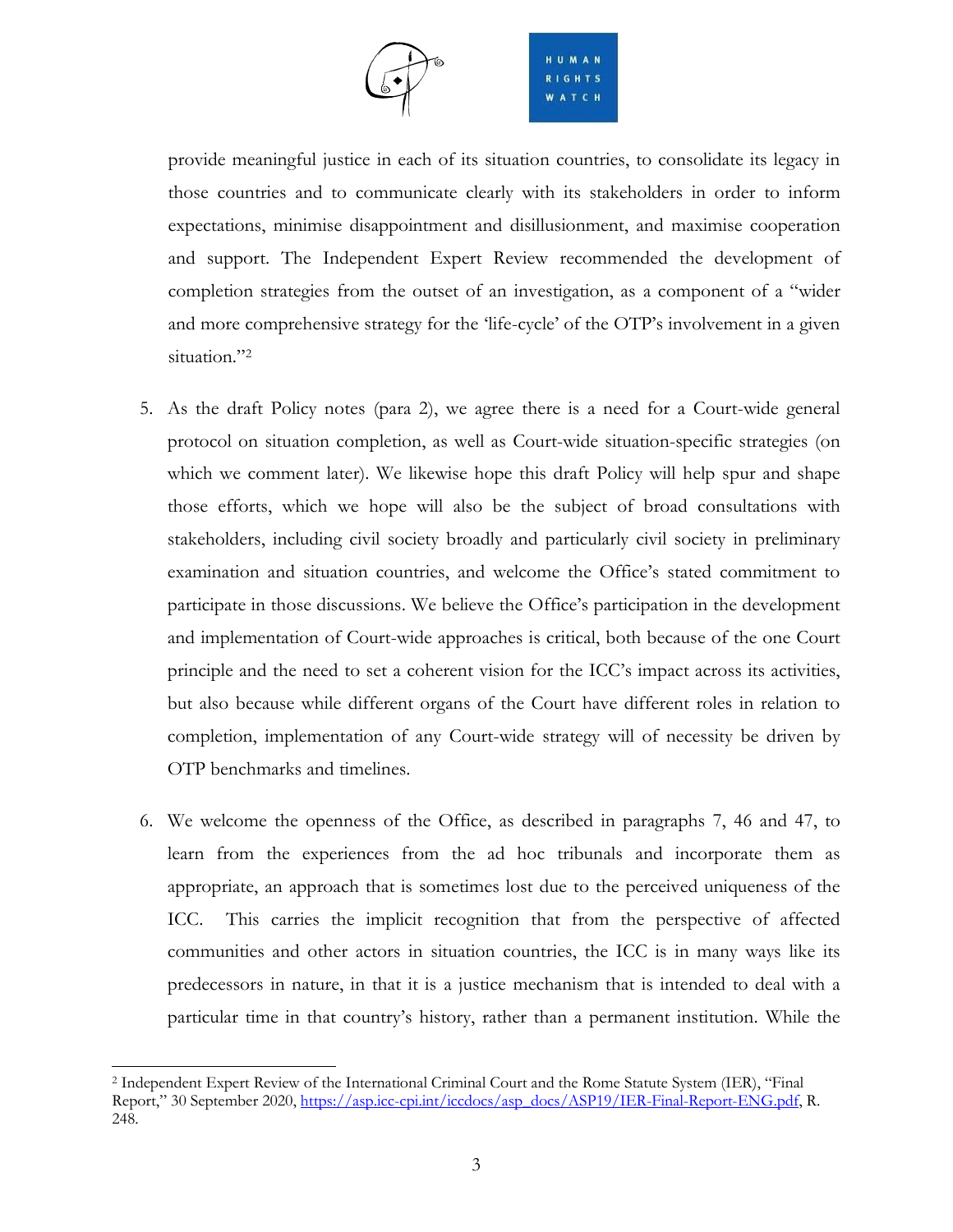

permanence of the ICC as an institution should offer a number of benefits to ensuring its completion strategies are insulated from inappropriate pressure to complete activities prematurely, this is nonetheless a particularly important perspective to keep in mind for the OTP's policy on completion, a Court-wide overall strategy and situation-specific strategies.

7. We note the reiteration of the notion that impartiality does not mean equidistance, which NPWJ had highlighted as an important approach that should be retained in our submission on the then-draft OTP Policy on Case Selection and Prioritisation. <sup>3</sup> We therefore appreciate the statement in paragraph 14 that "the Office will not seek to create the appearance of parity within a situation between rival parties by investigating or prosecuting cases that would not otherwise meet the applicable criteria". We believe this is an important demonstration that the law exists and must be applied absent political motivations, which we also believe is an important part of the OTP's legacy in its situation countries (see section 3 of this submission for a discussion on legacy). At the same time, this section would benefit from a stronger reiteration of the standard outlined in the case selection and prioritisation policy, that is that "[t]he overall aim of the Office is be to represent as much as possible the true extent of the criminality which has occurred within a given situation, in an effort to ensure, jointly with the relevant national jurisdictions, that the most serious crimes committed in each situation do not go unpunished." <sup>4</sup> Meeting this aim may require the pursuit of multiple lines of inquiry and, when appropriate, bringing several cases against multiple actors in a given situation.<sup>5</sup>

<sup>3</sup> *NPWJ Submission on the Draft OTP Policy Paper on Case Selection and Prioritisation* of 1 April 2016, para 4, available from

http://www.npwj.org/sites/default/files/ressources/NPWJSubmissionDraftPolicyCaseSelectionPrioritisation01A PR16.pdf.

<sup>4</sup> OTP, "Policy on case selection and prioritisation," 15 September 2016, [https://www.icc](https://www.icc-cpi.int/itemsdocuments/20160915_otp-policy_case-selection_eng.pdf)[cpi.int/itemsdocuments/20160915\\_otp-policy\\_case-selection\\_eng.pdf,](https://www.icc-cpi.int/itemsdocuments/20160915_otp-policy_case-selection_eng.pdf) para. 8.

<sup>5</sup> See *Human Rights Watch Comments on the ICC Office of the Prosecutor Draft Policy Paper on Case Selection and Prioritisation*, 3 May, 2016[, https://www.hrw.org/news/2016/05/03/human-rights-watch-comments-icc-office-prosecutor](https://www.hrw.org/news/2016/05/03/human-rights-watch-comments-icc-office-prosecutor-draft-policy-paper-case-selection)[draft-policy-paper-case-selection.](https://www.hrw.org/news/2016/05/03/human-rights-watch-comments-icc-office-prosecutor-draft-policy-paper-case-selection)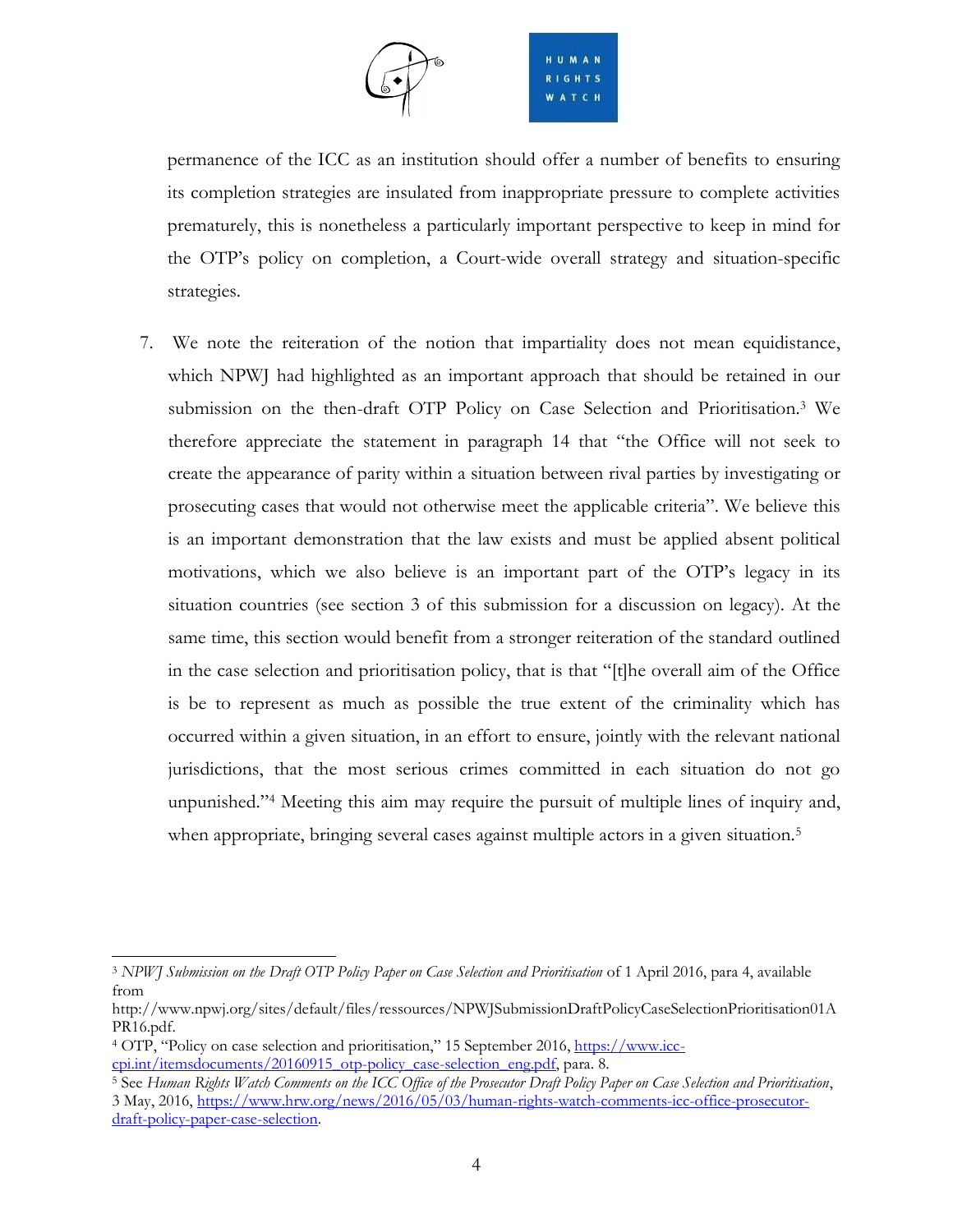

#### **2. Suggestions on specific elements**

- 8. NPWJ and Human Rights Watch welcome the various references in the draft Policy to the need to communicate effectively with stakeholders (e.g. para 6) and as part of an overall tailored outreach and public information strategy (e.g. para 36). Transparency, engagement and clear communications are essential for the Court to discharge its mandate, including for the OTP to carry out its investigative and other work effectively and efficiently. We also believe it enhances the credibility of the OTP and the Court as a whole and enables it to protect more effectively what needs to remain confidential. We recommend a review of this draft Policy to see where similar references might usefully be incorporated, for example in paragraph 5 on benchmarks for the investigation phase, paragraph 27 on admissibility, paragraph 39 on encouraging national investigations and prosecutions, paragraph 75 on monitoring obligations, and elsewhere. In particular, we encourage the draft Policy to include an explicit reference to engaging the view not only of victims (which we welcome) but also of local communities to inform its assessment of relevant matters during the investigation (para 13). This is important both to promote understanding, and hopefully cooperation, but also to enable the Office to frame subsequent communications in a way that is already mindful of local expectations and hopes, so as to minimise unnecessary disillusionment and disappointment especially as the investigation and prosecution phases are concluded.
- 9. We welcome the section on the Office's obligation of independence (paras 11-13) and fully support the independence of the OTP, which we believe is critical for it to carry out its work effectively. We agree with the assessment that it is the Office that must make decisions relating to the opening, tactical conduct and conclusion of specific investigations, since only the Office is in possession of all the facts relating to those investigations. While completion of the work prior to the opening of the Prosecution Programme can and should be linked to benchmarks, as they are in this draft Policy and in other OTP Policies, it is important to highlight that they should not be linked to specific timetables. To do so would put the independence of the OTP at risk as it would require the Office to work to indicators that are external to the circumstances of each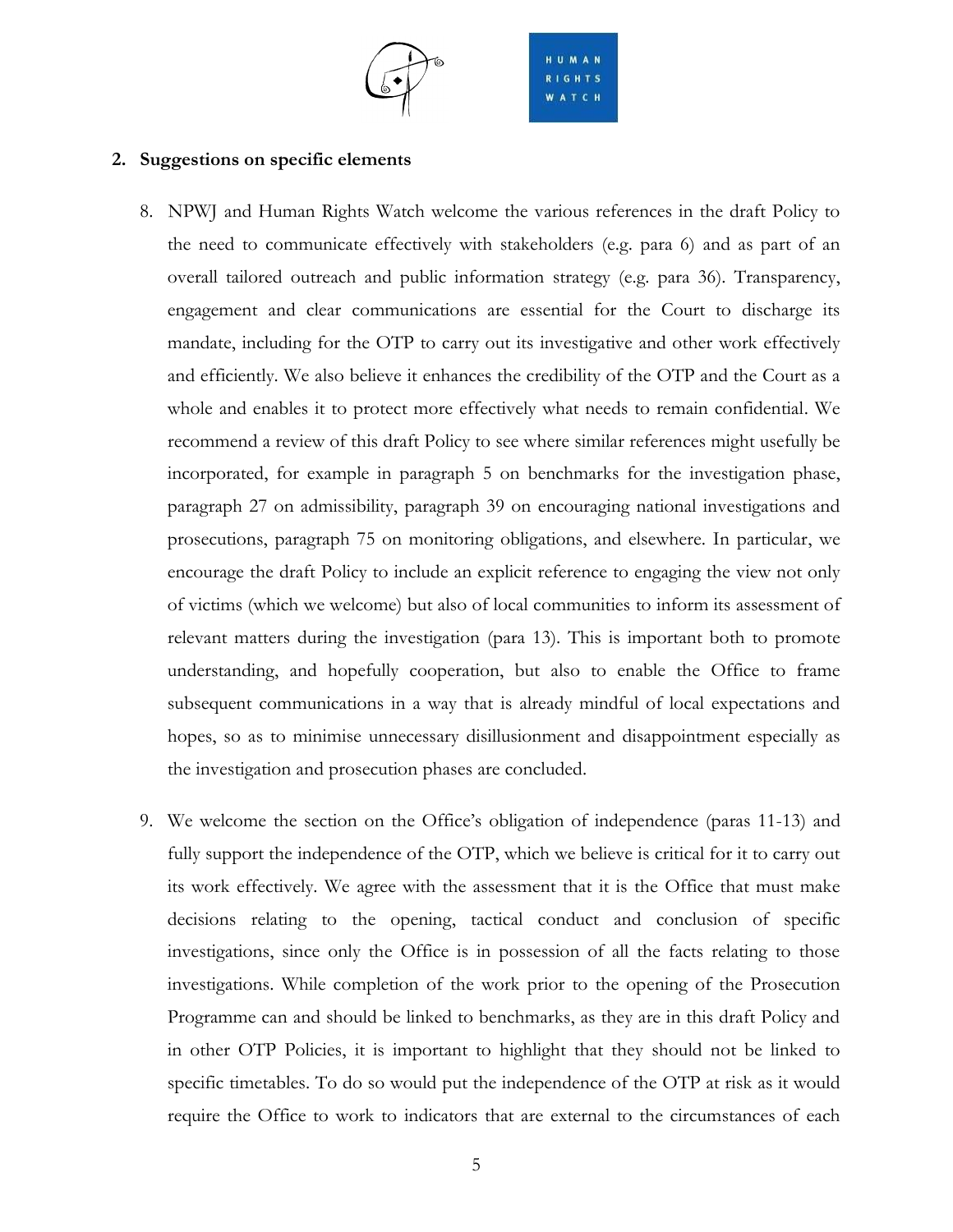

individual investigation, some of which may be clearer and concluded more quickly and others of which may be more complex and require longer time periods to complete. We therefore suggest for the Office's consideration the inclusion in this draft Policy that the independence of the OTP requires that it be held to certain identified benchmarks, which may evolve over time, rather than to specific timelines.

10. We welcome the reference in paragraph 39 to the encouragement of national authorities and partners in the international community to investigate and prosecute outstanding cases that will not be included in the Prosecutorial Programme. The paragraph notes that the Office will evaluate whether material in its possession could assist in any national proceedings and paragraph 55 refers to consulting national authorities or other competent investigative bodies to promote genuine domestic proceedings. We believe this is an important element of the OTP's potential legacy in its situation countries and welcome reflection on how this may be developed further in this draft Policy and in situation-specific strategies, including any future Court-wide strategies. For example, the draft policy indicates that public notification of completion of the investigation phase may help to advance efforts to support domestic capacity (para. 6). Yet, this may be too late. One of the lessons learned from the ad hoc tribunals, such as for the ICTY where closure resulted in insufficient time to invest in capacity to undertake such domestic proceedings, 6 is that there is a need for forward-planning to ensure that national jurisdictions are ready to investigate and prosecute cases that will not form part of the ICC's docket. While NPWJ and Human Rights Watch recognise there is ongoing debate on positive complementarity and the role of the Office in respect of capacity-building, the OTP is nonetheless well-placed through its interactions with national justice system actors<sup>7</sup> to identify potential capacity gaps that may hinder the investigation and prosecution of cases they will not take further. The draft Policy could usefully address this issue, if only to flag the need for those potential gaps to be filled for other actors

<sup>6</sup> See K Heller, 'Completion' in L Reydams et al. (eds), *International Prosecutors* (Oxford: Oxford University Press 2012) pp 900-6.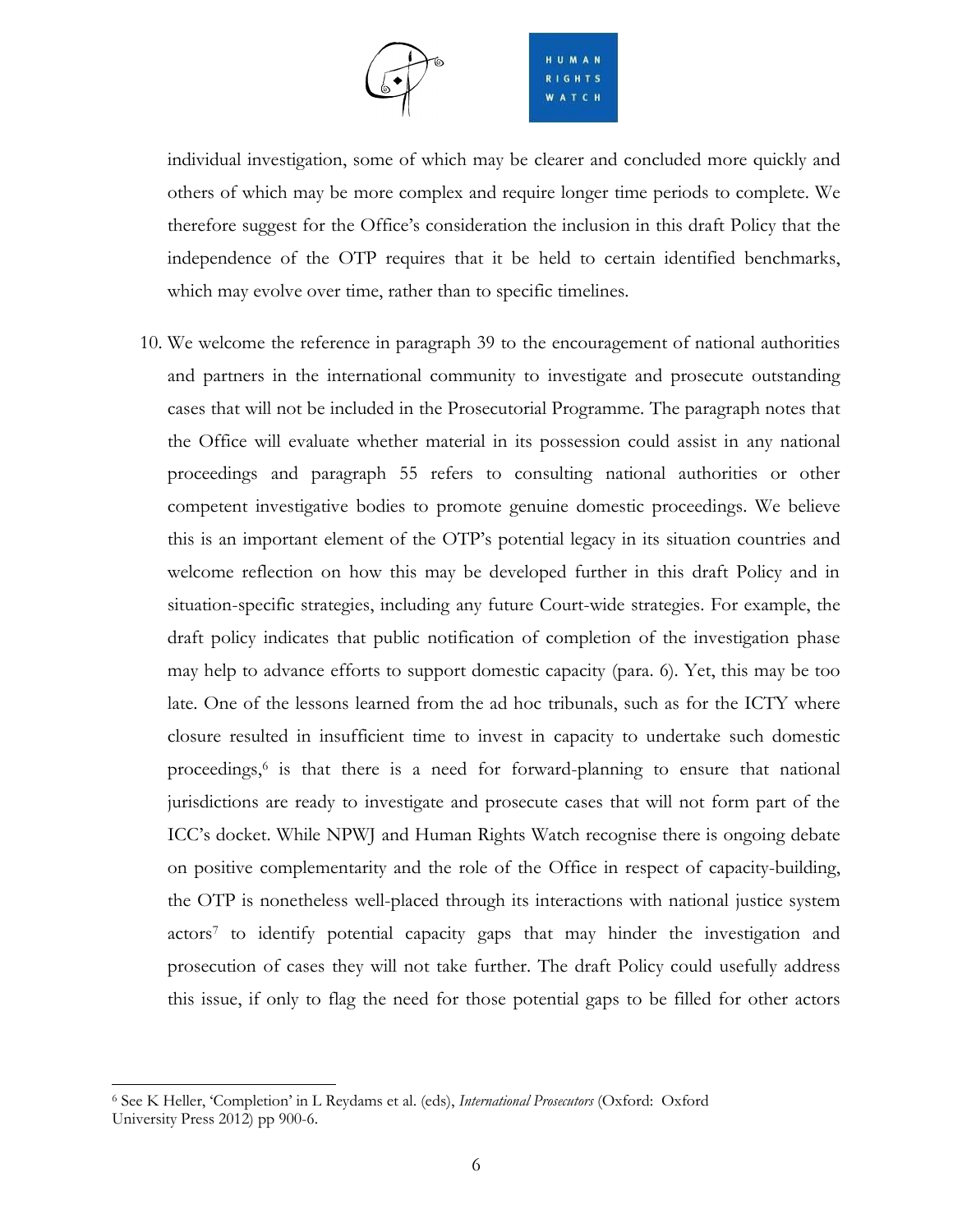

who may be able to provide capacity-building support from an early stage, as a concrete tool to enable full implementation of the draft Policy and of any future situation specific strategies. The Independent Expert Review recommends a role for the Assembly of States Parties in this regard as an element of completion strategies.<sup>8</sup>

11. We welcome the inclusion of archiving as a topic within the draft Policy, which has been an important and complex issue for the ICTY, ICTR and SCSL. While less complicated for the ICC, which as a permanent institution already houses its own archives and is therefore well placed to carry out the task of preservation of evidence and sharing that with national authorities as appropriate (para 86), there are nonetheless some lessons to be learnt. Chief among those are questions of the ownership of the archives and their potential impact in terms of the legacy of the Court in each situation country. Ninety percent of the ICTY's public archives are co-held with the Humanitarian Law Centre, including documents presented as evidence at the ICTY, which increases accessibility to those records for people in the region.<sup>9</sup> Likewise, a complete copy of the SCSL archives is held at the Sierra Leone Peace Museum, including physical and digital copies of documents, digitised video tapes of the trials, outreach activities and other events, audio tapes and related records. <sup>10</sup> We encourage the Office to consider a similar approach in respect of its archives, where they are not confidential, to maximise their accessibility and to avoid potential charges of the ICC "stealing" memories and property from the local populations.<sup>11</sup> Particular consideration should be given to situations concerning multiple countries.

<sup>10</sup> See http://rscsl.org/archives.html.

<sup>7</sup> This incudes in particular law enforcement officers, investigators, State prosecutors, lawyers, investigating magistrates and others, but also includes the broader range of justice system actors including prison authorities, witness protection agencies and others.

<sup>8</sup> IER, "Final Report, R.247.

<sup>9</sup> See Fond za Humanitarno Pravo ('Humanitarian Law Centre'), http://www.hlc-rdc.org/?page\_ id=17468&lang=de.

<sup>11</sup> See generally P Manning, 'Governing Memory: Justice, Reconciliation and Outreach at the Extraordinary Chambers in the Courts of Cambodia' (2012) 5 *Memory Studies* 165, 166.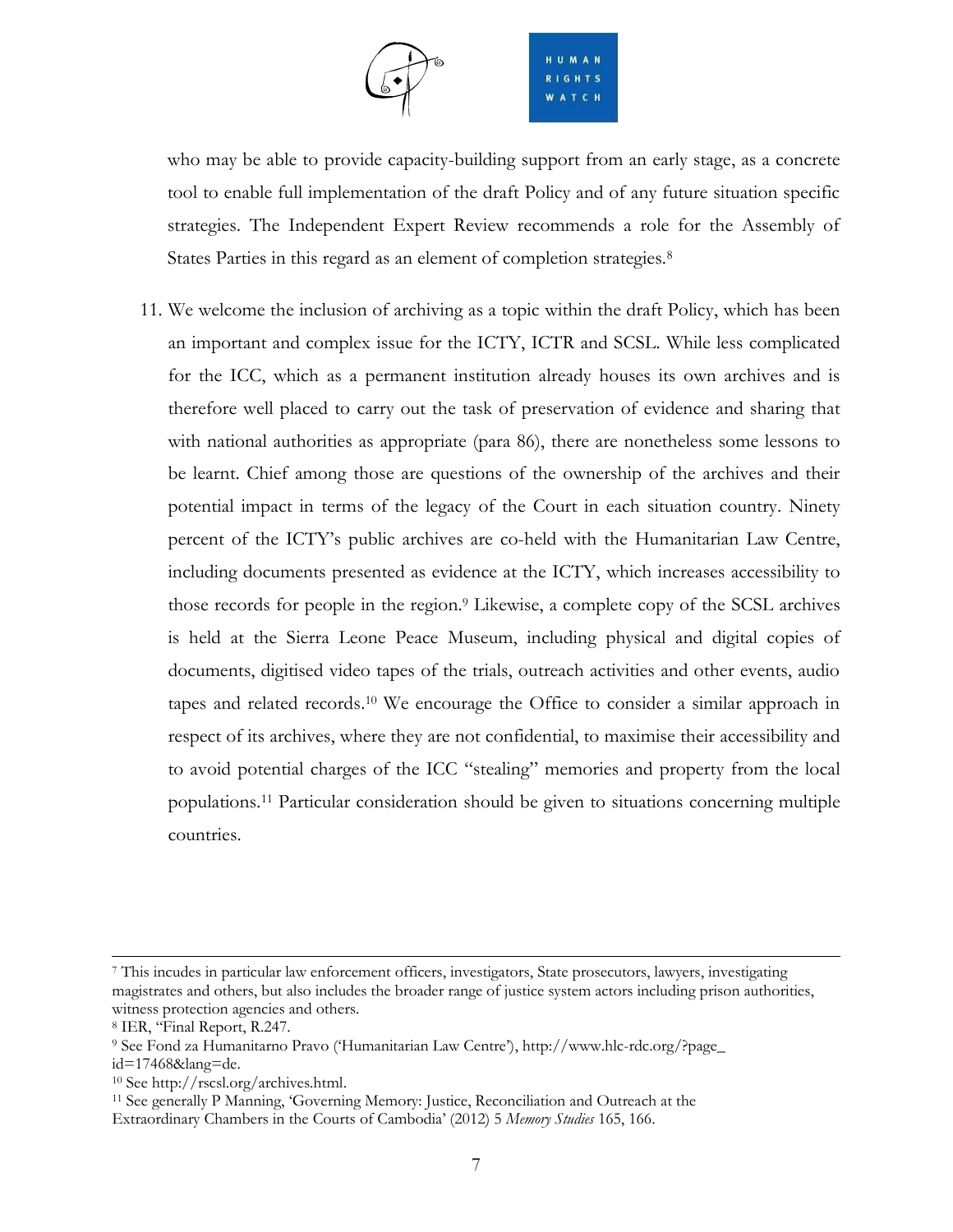

#### **3. Suggestions for additions**

- 12. As mentioned above, we note that the draft Policy explicitly states it does not address legacy initiatives (para 2), apparently suggesting these are issues for other organs of the Court. We believe this misses a valuable opportunity to identify what legacy the Office of the Prosecutor wishes to leave in its situation countries and, in so doing, identify clearly how the Office intends to get there. While both the OTP's legacy and the broader Court-wide legacy will vary according to the situation, thus necessitating detailed treatment in situation specific strategies, it would nonetheless be important for this draft Policy to provide guidance as to what types of legacy issues are relevant to the OTP itself as distinct from other organs so they might be dealt with appropriately in specific strategies. In this respect, "legacy" does not refer to a set of activities *per se*; rather, it refers to a vision of what difference the OTP would like to achieve in situation countries from when it starts a preliminary examination to when its work is completed, and, potentially, differences in its own practices and policies delivered by engagement in the situation. It is this vision, developed in close consultation with relevant stakeholders in the situation country, that should drive the situation specific completion strategies for the OTP and for the Court as a whole. They should include details on archives, capacity-building, exchange of experiences between the national and international levels, strengthening the rule of law and other areas specific to each situation.
- 13. We note that the draft Policy refers to "Situation Strategies", which are confidential, that provide a framework for "mapping out and evaluating the number and variety of cases selected for investigation" and that should guide the Prosecutor in the exercise of discretion for the Prosecutorial Programme (para 18). This is consistent with recommendations made by the Independent Expert Review, including to improve strategic decision-making when it comes to case selection.<sup>12</sup> Indeed, in its response to the review, the Court has acknowledged there is need for improvement and cited, to that

<sup>12</sup> IER, "Final Report," paras. 679-683; Rs. 240-242.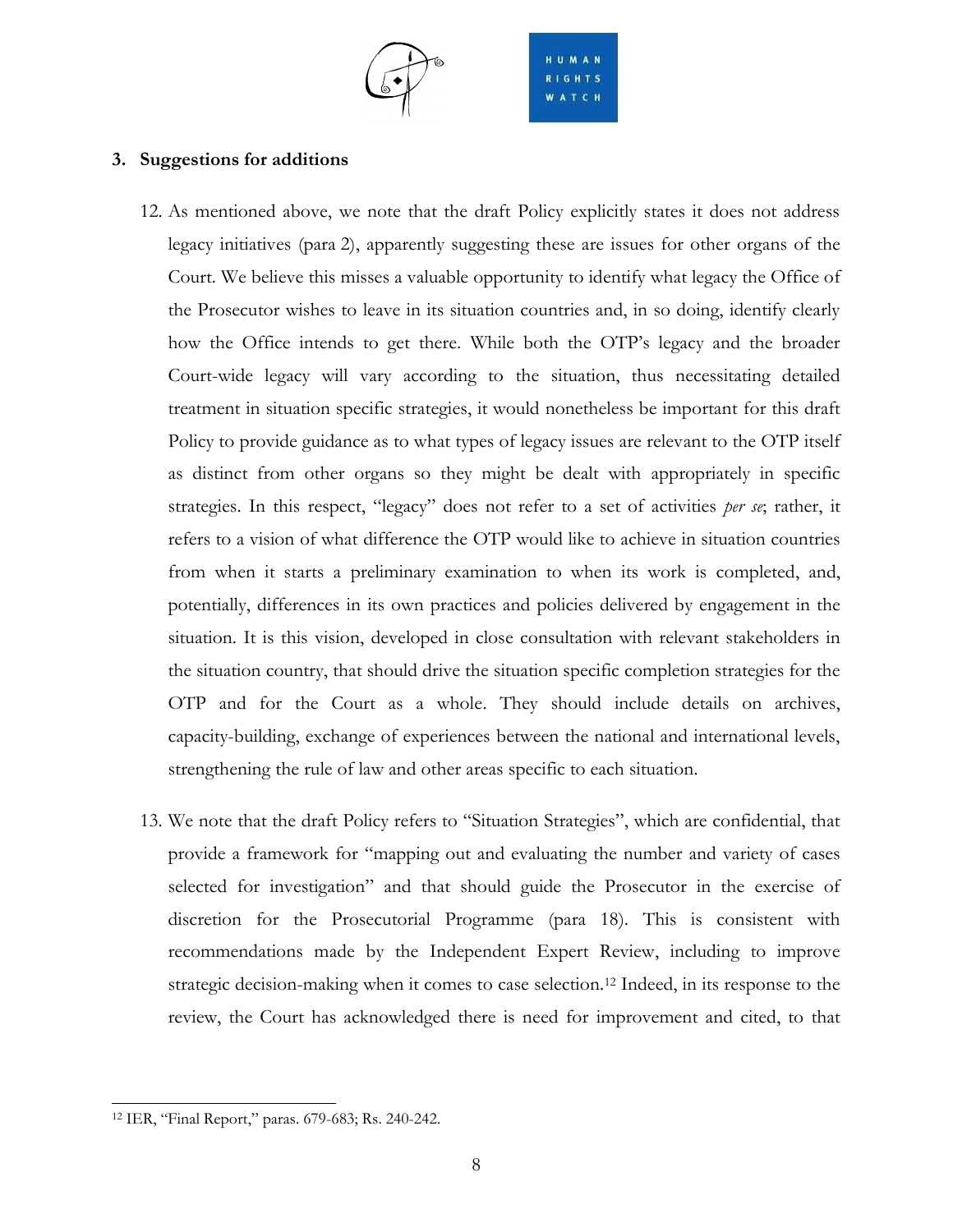

end, the inclusion of reference to situation strategies in this draft policy. <sup>13</sup> We believe these Situation Strategies to be a useful tool in helping the Office navigate its investigative and prosecutorial work, although further clarification as to how this relates to the improved use of the existing "Case Selection Plan" tool would be helpful. At the same time, we consider that a completion of the OTP's work and mandate, and that of the Court as a whole, is broader than those two areas, as outlined above. The draft Policy provides a useful framework within which completion can be considered and, as mentioned, makes an important reference to the need for a Court-wide general protocol on situation completion (para 2). The draft Policy is silent, however, on situation-specific completion strategies, which should be developed for each situation country individually depending on each country's needs, strengths and challenges and what the Court wishes to have achieved when it completes its work. Those situation-specific completion strategies should be based on the overall completion frameworks, but delve into greater detail and should also be the subject of broad consultations, especially with stakeholders in the situation country, particularly civil society and victims. We respectfully suggest that this concept be included in the draft Policy, also as a means to encourage other organs of the Court to adopt a similar approach in their consideration of completion strategies.

14. We note that unlike other Policies, this draft Policy does not refer to the Office monitoring implementation of the Policy. We encourage the OTP to include this concept within the draft Policy and to include engagement with relevant stakeholders, both in that monitoring and in a regular review of the policy after a period of years of operation, also through the type of broad consultation this draft Policy has undergone.

<sup>13</sup> Overall Response of the International Criminal Court to the "Independent Expert Review of the International Criminal Court and the Rome Statute System – Final Report: Preliminary Analysis of the Recommendations and information on relevant activities undertaken by the Court," 14 April 2021, [https://asp.icc](https://asp.icc-cpi.int/iccdocs/asp_docs/ASP20/Overall%20Response%20of%20the%20ICC%20to%20the%20IER%20Final%20Report%20-%20ENG%20-%2014April21.pdf)[cpi.int/iccdocs/asp\\_docs/ASP20/Overall%20Response%20of%20the%20ICC%20to%20the%20IER%20Final%](https://asp.icc-cpi.int/iccdocs/asp_docs/ASP20/Overall%20Response%20of%20the%20ICC%20to%20the%20IER%20Final%20Report%20-%20ENG%20-%2014April21.pdf) [20Report%20-%20ENG%20-%2014April21.pdf,](https://asp.icc-cpi.int/iccdocs/asp_docs/ASP20/Overall%20Response%20of%20the%20ICC%20to%20the%20IER%20Final%20Report%20-%20ENG%20-%2014April21.pdf) paras. 431-436.